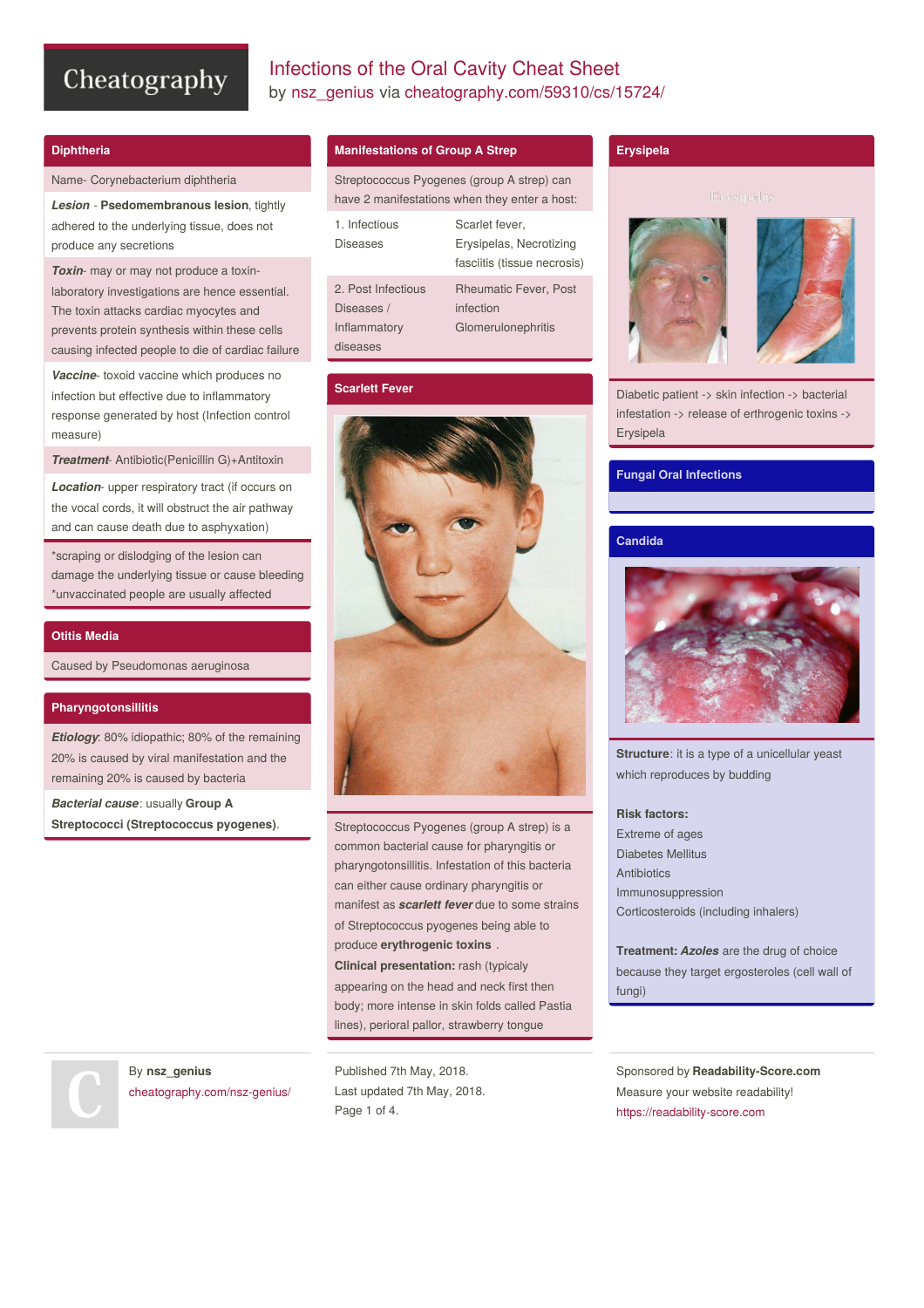# Infections of the Oral Cavity Cheat Sheet by [nsz\\_genius](http://www.cheatography.com/nsz-genius/) via [cheatography.com/59310/cs/15724/](http://www.cheatography.com/nsz-genius/cheat-sheets/infections-of-the-oral-cavity)

## **Gram positive bacteria lab algorithm**



Group A streptococcus is : beta-hemolytic

Bacitracin sensitive

#### **Streptococci**



The oral cavity has billions of Group A streptococci and they are the most common cause of pharyngitis in humans

| <b>Post Infection Diseases due to Group A</b><br>strep               |                                                                     |  |
|----------------------------------------------------------------------|---------------------------------------------------------------------|--|
| 1. Rheumatic<br>Fever                                                | permanent condition and<br>eventually requires valve<br>replacement |  |
| Mechanism:                                                           | Molecular Mimicry                                                   |  |
| $\mathcal{P}_{\cdot}$<br>Poststreptococcal<br>Glomerulonephrit<br>is | temporary and resolves<br>without long lasting damage               |  |
| Mechanism:                                                           | <b>Complement Activation</b>                                        |  |

# By **nsz\_genius**

[cheatography.com/nsz-genius/](http://www.cheatography.com/nsz-genius/)

# **Rheumatic Fever (Molecular Mimicry)**

M protein is a sequence of amino acids present on the bacteria and also present on the cells of the heart. This bacterial M protein is the target of the host immune system. however ~20 days post infection, the host's immune cells attack their own body i.e the M cells of the heart. This is called **molecular mimicry** and involves **cross reactive antibodies** (attack foreign and later self).

| Molecular     | Rheumatic fever is an example    |
|---------------|----------------------------------|
| mimicry       | of a post-infectious disease     |
| often leads   | (due to the response of the      |
| to post-      | inflammatory cells on self) that |
| infection     | can develop as a complication    |
| manifestation | of inadequately treated strep    |
| s such as     | throat or scarlet fever.         |
| Rheumatic     |                                  |
| Fever         |                                  |
| Rheumatic     | It damages the heart valves and  |
| Fever is      | increases the rigidity of chorda |
| characterise  | tendinae causing mitral          |
| d by          | insufficiency                    |
| transient     |                                  |
|               |                                  |

# **Post Streptococcal Glomerulonephritis**

## (**Complement Activation**)

this disorder produces proteins that have affinity for sites in the glomerulus. As soon as binding occurs to the glomerulus, complememtn is activated. Activation of complement causes generation of inflammatory mediators. Immune complexes are trapped in a subepithelial pattern.

# **Post Infection sequelae**

If blood culture involves **Anti Streptolysin O and Anti DNAase B** then antibodies should be checked again and again as the child is suspecte of having a streptococcus infection which may lead to greater complications

# **Arcanobacterium Haemolyticum**

If culture for Group A,C and G is negative for a case of repetitive/recurring pharyngotonsillitis wherein the patient presents with fever, this bacteria must be considered because it has serious implications

Manifesta tions: pharyngitis, osteomyelitis, sepsis, invasive infections

# **Streptococcal Shock Syndrome**

Cause due to use of internal tampons

Published 7th May, 2018. Last updated 7th May, 2018. Page 2 of 4.

 $\epsilon$ 

**arthiritis**

Sponsored by **Readability-Score.com** Measure your website readability! <https://readability-score.com>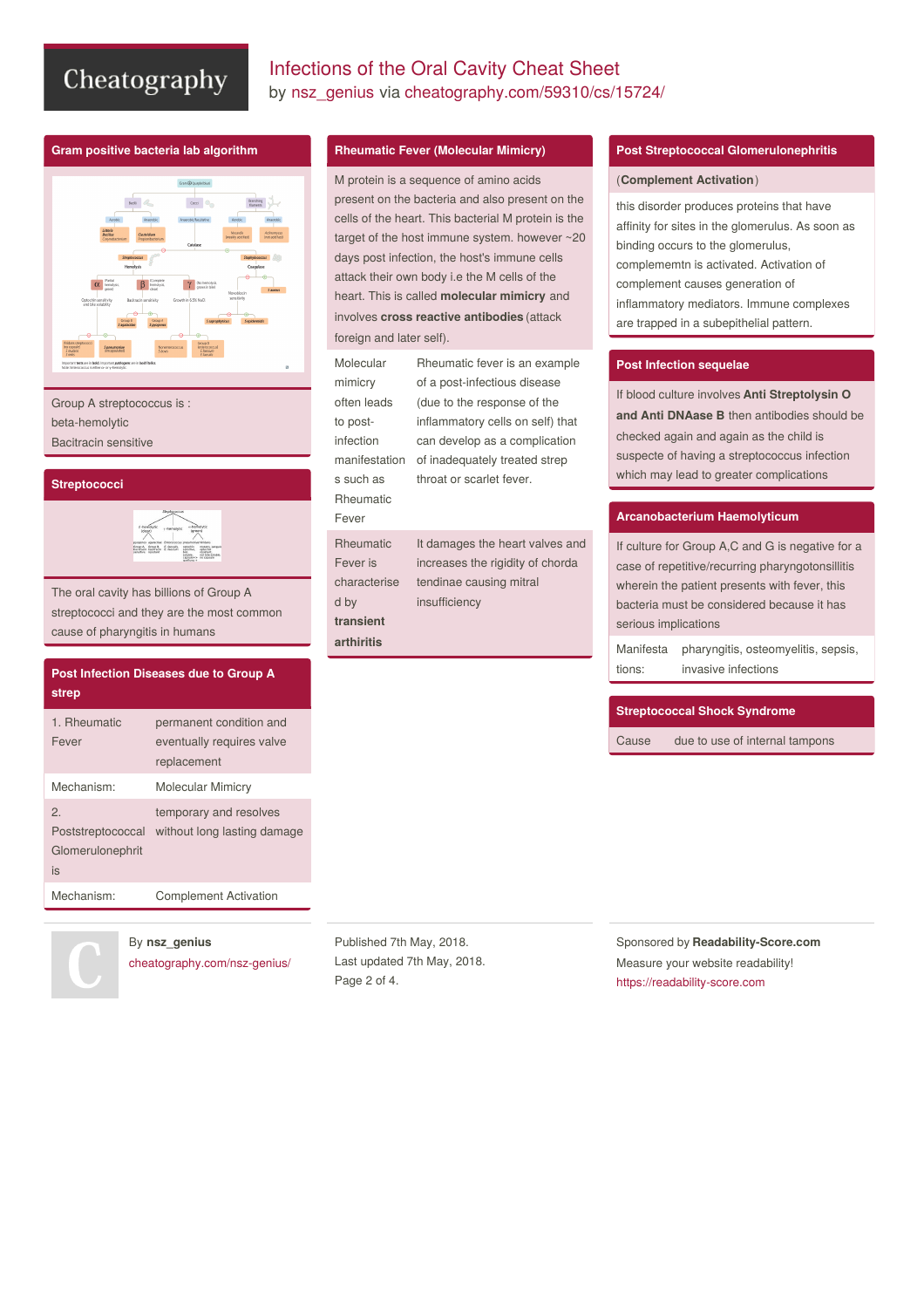# Infections of the Oral Cavity Cheat Sheet by [nsz\\_genius](http://www.cheatography.com/nsz-genius/) via [cheatography.com/59310/cs/15724/](http://www.cheatography.com/nsz-genius/cheat-sheets/infections-of-the-oral-cavity)

# **Streptococcal Shock Syndrome (cont)**

Signs: Hypotension, Fever >38.5, Rash, Renal Impairment, Coagulopathy /DIC Alteration liver enzymes, Acute Respiratory Distress Syndrome (ARDS), Tissue necrosis (necrotizing fasciitis)

# **Fungal Oral Infections**

# **Angular Cheillitis (Perleche)**



This condition is called angular chellitis (Perleche) which is inflammation of the corners of the mouth usually in those elderly who wear dentures. if present, most likely candida will also be present

Candida is very common in elderly people who wear dentures and also due to the fact that they commonly have xerostomia (dry mouth) which is an excellent growth factor for the fungi

# **Diphtheria**



Manifestation of diphtheria on the vocal cords which can dislodge and move in the respiratory tract causing asphyxation

# **Diphtheria**



Pseudomembranous lesion of diphtheria in the oral cavity

# **Pharyngotonsillitis**



# **Viral vs Bacterial manifestation**

\*Pharyngitis accompanied by rhinitis, conjunctivits, diarrhoea,etc is most likely *viral*

\*Pharyngitis accompanied by fever, headache, tender cervical lymph nodes is most likely *bacterial*

\*Throat culture and rapid screening is standard for diagnosis as they are highly sensitive for Group A streptococcus

## **Rheumatic Fever**



Aschoff bodies (granulomatous lesion) present in the myocardium in Rheumatic Fever

# **Post Streptococcal Glomerulonephritis**



Acute poststreptococcal glomerulonephritis. The glomerulus of a patient who developed glomerulonephritis after a streptococcal infection is hypercellular because of the proliferation of endothelial and mesangial cells and infiltration by neutrophils.

#### **Parovirus B19**



Fifth disease (slapped cheek rash) is an acute viral disease characterized by mild symptoms and a blotchy rash beginning on the cheeks and spreading to the extremities. **Caused by :** Parvovirus B19

Sponsored by **Readability-Score.com** Measure your website readability! <https://readability-score.com>

By **nsz\_genius** [cheatography.com/nsz-genius/](http://www.cheatography.com/nsz-genius/)

Published 7th May, 2018. Last updated 7th May, 2018. Page 3 of 4.